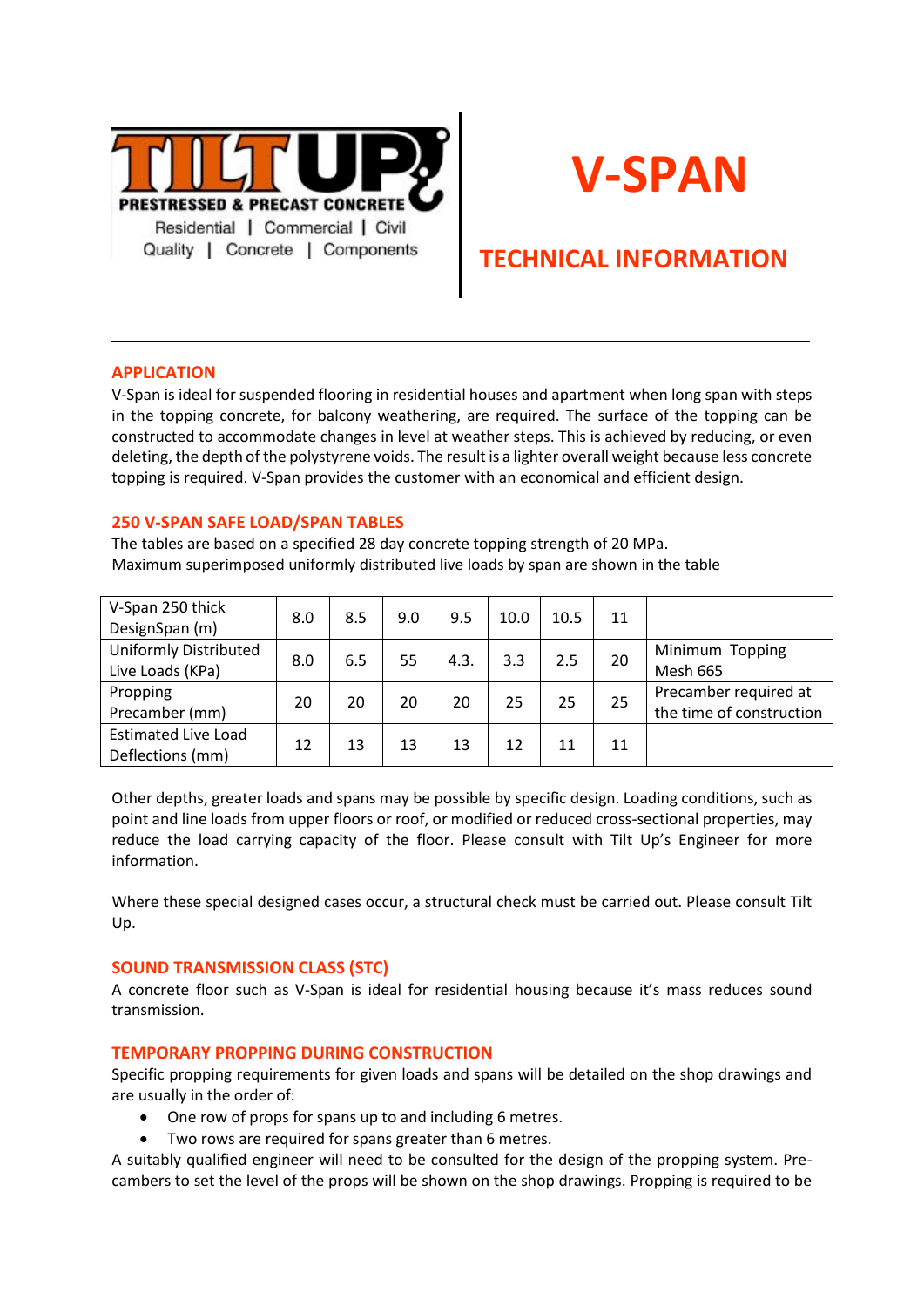in place prior to placing the V-Span on-site. For multiple story buildings back propping should be in place for a minimum of two levels below the level being constructed, or to solid ground. Load on the back-props from the finished floors should be relieved, remaining snug, prior to the props supporting the level being constructed to take the wet concrete topping load. The propping can be removed when the topping concrete strength has reached 15MPa

### **HANDLING AND STORAGE**

TiltUp V-Span is designed to be lifted using hooks and chains to strand lifting eyes located at ends or length divided by five from each end. V-Span is to be dunnaged as close as possible to the lifting locations and with blocks in line with the block below, on solid and even ground. Ensure lifting equipment is regularly checked.

# **DESIGN NOTES**

- 1. The maximum safe loads shown are based on simply supported spans for both serviceability limit states (SLS) and ultimate limit states (ULS). Design for longer spans may be possible where structural continuity is available. The section properties are based on transformed sections for maximum spans.
- 2. The load/span table is based on simply supported spans up to a floor thickness of span/44. Spans with floor thickness less than span/44 will require continuity. Contact TiltUp's technical team for advice
- 3. Calculated deflection due to live load has been limited to span/500. If design is required for sustained super dead and/or live loads, then long term creep deflection must be checked. This may result in a requirement for a more robust unit.
- 4. Camber over temporary props is approximately 5mm per metre of span over 4 metres and will be shown on shop drawings.
- 5. The minimum mesh conditions shown in the Load Span table are specified in accordance with NZS 3101:Part 1:2006. Cl. 8.8 – Shrinkage and temperature reinforcement. If required, heavier mesh sizes may be used.



#### **SECTION PROPERTIES (composite section)**

These are based on a 2400mm wide floor module. The l, Zb, Zt properties shown in the table are the composite properties for the 250 V-Span. Concrete density assumed at 24 kN/cu.m.

| 2400 module     | <b>Bare Unit</b>    | Composite      | Yb  |                          | Zb                          | Zt                          | <b>Bare Unit</b> | Composite | <b>Bare Unit</b> |
|-----------------|---------------------|----------------|-----|--------------------------|-----------------------------|-----------------------------|------------------|-----------|------------------|
|                 | Area m <sup>2</sup> | Unit Area $m2$ | mm  | $10^{-3}$ m <sup>4</sup> | $10^{-2}$ (m <sup>3</sup> ) | $10^{-2}$ (m <sup>3</sup> ) | kg/m             | Unit kPa  | kPa              |
| 250 deep V-Span | 0.180               | 0.42           | 108 | 2.428                    | 2.246                       | 1.711                       | 441              | 4.2       | 1.8              |
| 75 topping, 100 |                     |                |     |                          |                             |                             |                  |           |                  |
| polystyrene     |                     |                |     |                          |                             |                             |                  |           |                  |